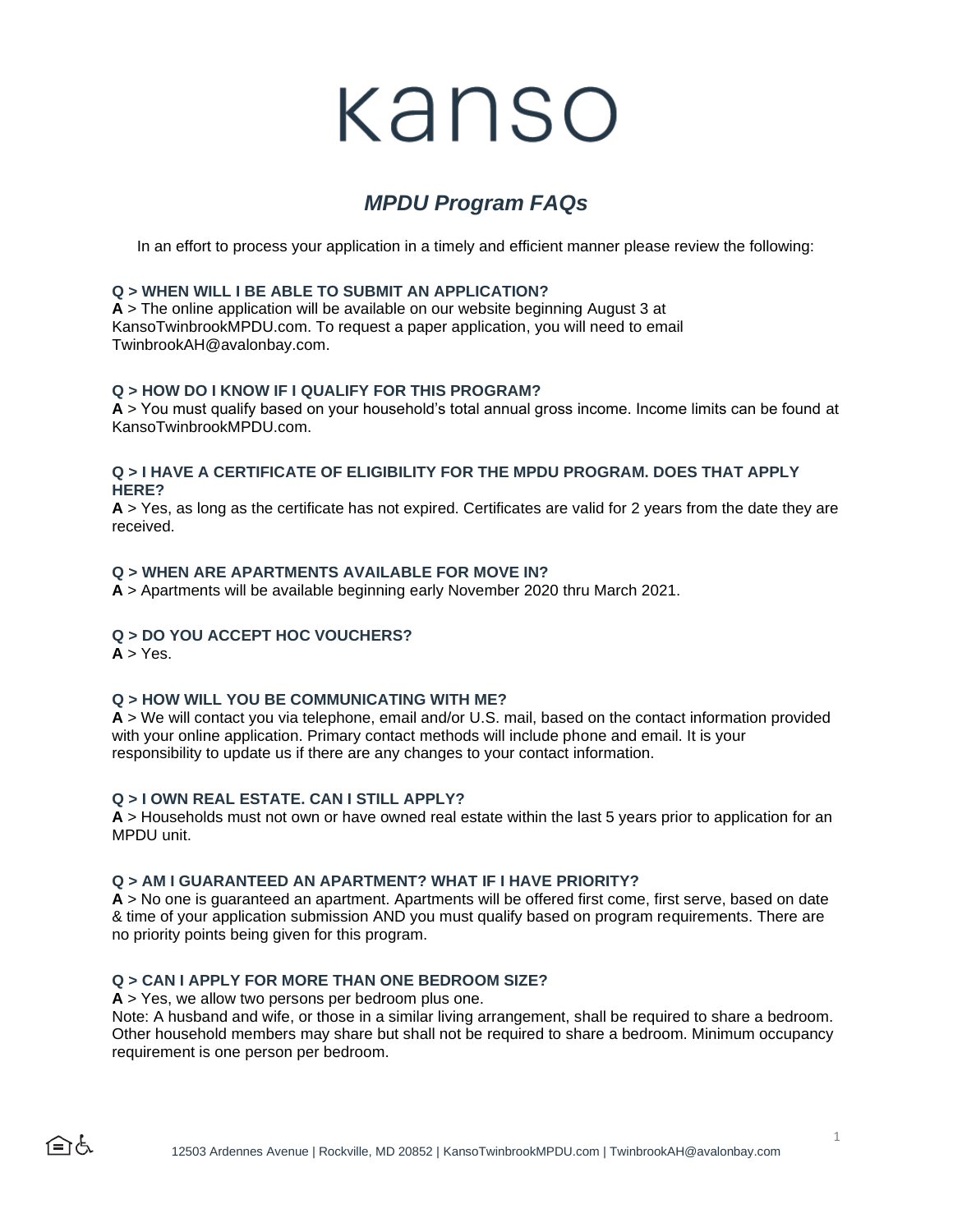# kanso

# **Q > HOW MANY AFFORDABLE APARTMENTS WILL BE AVAILABLE?**

**A** > There will be a total of **30** affordable apartments (6 studios, 14 one bedrooms, 7 two bedrooms and 3 three bedrooms).

# **Q > WHEN CAN I VIEW THE APARTMENTS?**

**A** > Once a model apartment is available, we will provide pictures and virtual tour information on the website. Once the building is open, our showroom can be visited and has additional digital information. Inperson tours and staffing are very limited and can be coordinated by contacting TwinbrookAH@avalonbay.com in the Fall of 2020.

## **Q > I SUBMITTED AN APPLICATION. NOW WHAT?**

**A** > Applicants will be contacted in order of application date and time of submission (first come, first serve). When contacted, you will have 3 business days to complete a credit application and pre-select an apartment (Apartment assignment will be pending credit approval). The application fee is \$25 per person (over 18 years of age). The application fee is non-refundable.

You will be contacted with confirmation of your apartment assignment. Tentative move-in date will be based on your unit selection and final apartment assignment (move-in is subject to final approval and any construction delays).

Prior to move in you will be required to pay a security deposit in the amount of \$250 or one month rent pending credit approval.

Approximately 90 to 120 days prior to move in you will be required to provide additional documents for final verification of household income. (Move in is subject to final approval)

If you are not contacted to pre-select an apartment, you will be automatically added to the waitlist in the order of application submission. You will be contacted as apartments become available in the order of the waitlist.

# **Q > AM I ALLOWED TO HAVE A GUARANTOR?**

**A** > No, guarantor or co-signer not permitted.

## **Q > WHAT WILL MY RENT BE UPON MOVE IN?**

**A** > The current rents can be found at KansoTwinbrookMPDU.com. Current advertised rents are subject to change annually (typically in the spring). Rent will be pro-rated based on move-in date.

## **Q > BESIDES RENT, WHAT AM I RESPONSIBLE FOR?**

**A** > You will be responsible for gas, electric, water, sewer, renter's insurance, phone, Wi-Fi, and cable. The building is pre-installed for Boingo Wi-Fi as an optional enrollment, paid in conjunction with rent.

## **Q > IS THERE PARKING AVAILABLE AT THE COMMUNITY?**

**A** > Yes, parking will be available for an additional fee, paid to the parking operator (not included with rent). In order to enroll, you will need to contact the parking garage operator directly at [https://www.goodspeedparking.com/twinbrook.](https://www.goodspeedparking.com/twinbrook) The cost of your first parking space is \$35/month. Additional spaces will cost \$70/month. These prices are subject to change at any time for the following month and you will be notified. The garage also offers hourly and daily rates and electric vehicle charging. Note that the parking garage has a maximum height of 7 feet and only allows for cars or small van/truck entry.